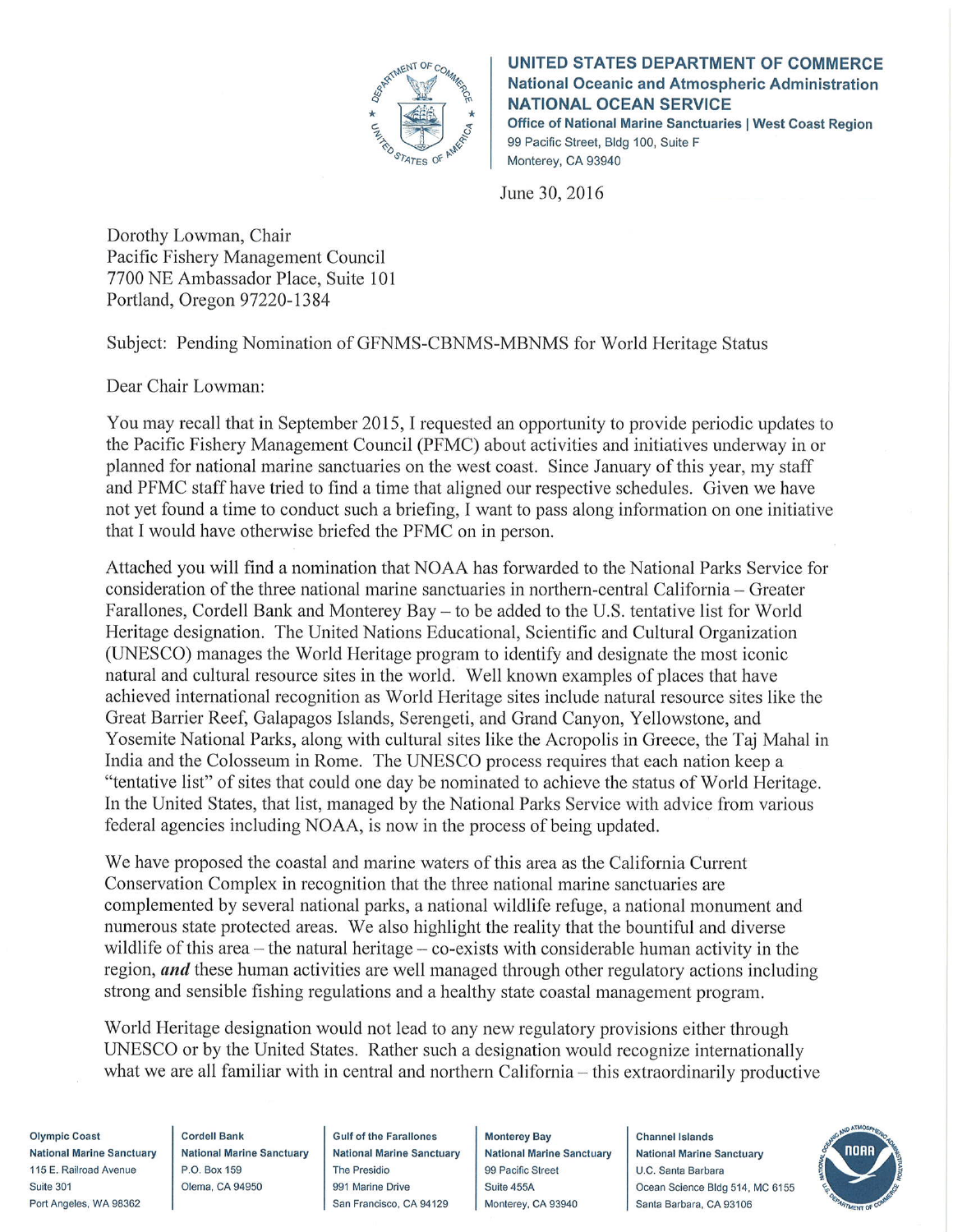marine ecosystem is of international, not just national, significance for the various reasons outlined in the nomination. UNESCO has a very detailed website to describe the World Heritage program - http://whc.unesco.org/. From a review of that website, one can see that only a small number of marine areas have been enshrined as World Heritage sites, and most of those are tropical. This could be the first temperate ocean ecosystem so acknowledged and certainly the first in a major upwelling center.

In the coming months, the National Parks Service will be evaluating the scientific and cultural merit of a number of potential sites that could be added to the tentative list, including the California Current Conservation Complex. This fall they intend to publish a draft of the tentative list in the federal register for public comment, with a goal of publishing a final tentative list near the end of 2016 or soon thereafter. UNESCO requires a site to be on a nation's tentative list for at least a year before it can be nominated formally, and that nomination process is extensive in the amount of information required and the time required to review it. So, even if the California Current Conservation Complex is added to the tentative list, it could be years before it is enshrined as a World Heritage site.

I look forward to a chance in the near future where I might provide other updates to the PFMC about west coast national marine sanctuaries, including a discussion on the World Heritage nomination if you feel that is warranted.

Sincerely,

Willen J Down

William J. Douros **Regional Director** 

Attachment: Proposal for Addition of California Current Conservation Complex to Tentative List

Chuck Tracy, Executive Director, PFMC cc: Will Stelle, West Coast Regional Administrator, NMFS Maria Brown, GFNMS Superintendent Dan Howard, CBNMS Superintendent Paul Michel, MBNMS Superintendent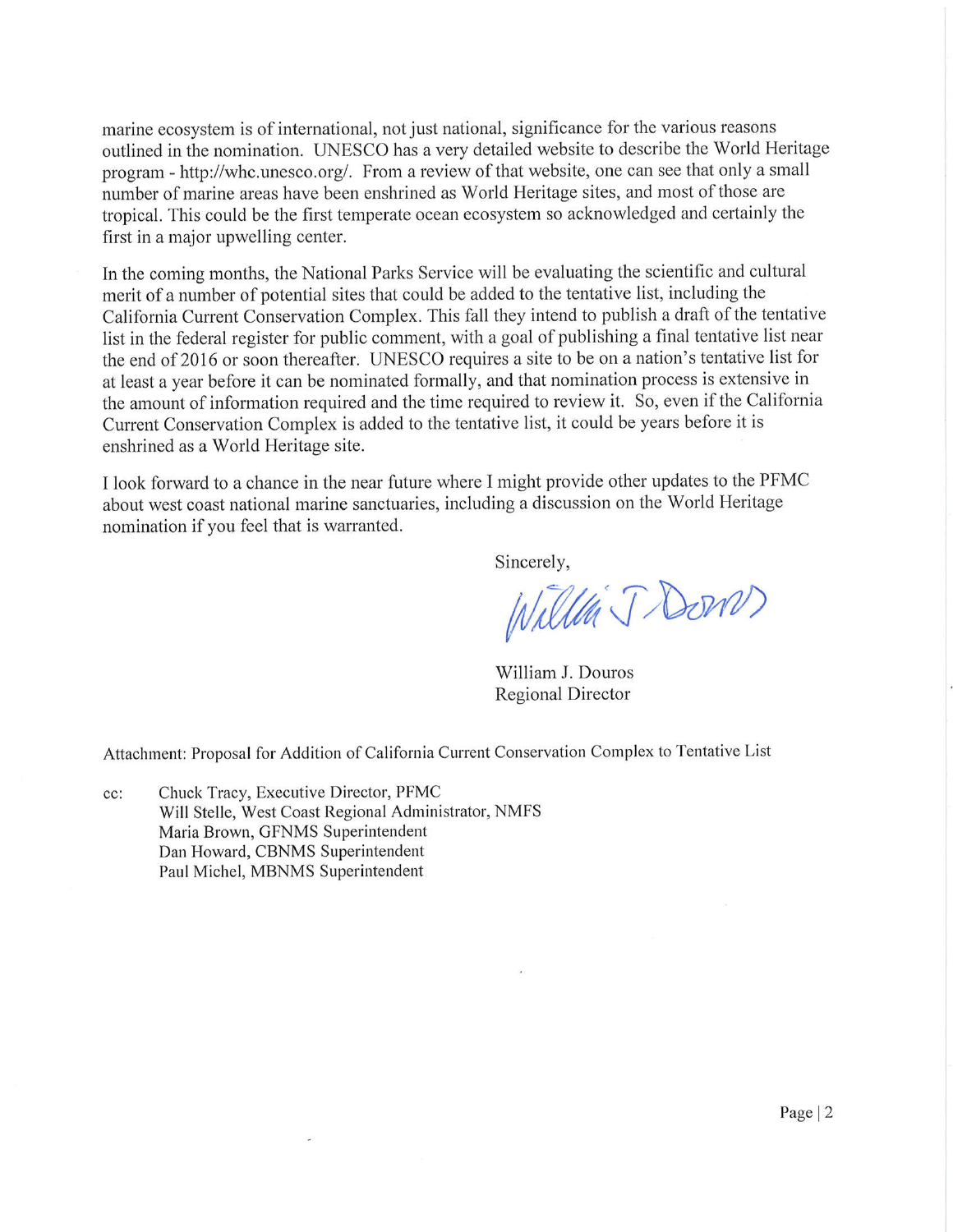# **Proposal for Addition to U.S. Tentative List for World Heritage CALIFORNIA CURRENT CONSERVATION COMPLEX June 8, 2016**

#### **Working Name of Site**

California Current Conservation Complex World Heritage Site

#### **Working Boundaries of Site**

The boundaries of the three existing national marine sanctuaries as described by regulations – approximately Point Arena south to Point Piedras Blancas, California, from the shoreline to varying distances offshore (15 – 50 miles).

#### **Site Jurisdiction:**

- National Oceanic and Atmospheric Administration Greater Farallones, Cordell Bank and Monterey Bay National Marine Sanctuaries
- National Parks Service Point Reyes National Seashore, Golden Gate National Recreation Area
- US Fish & Wildlife Service Farallon Islands National Wildlife Refuge
- Bureau of Land Management California Coastal National Monument
- State of California

#### **General Description of the Site**

The central element of the California Current Conservation Complex is a contiguous group of three federally-designated marine protected areas extending from the coastal towns of Point Arena in Mendocino County south to Cambria, in San Luis Obispo County (see Figure 1). Encompassing the marine and coastal waters of approximately 10,675 square miles (2,765,000 hectares), along 450 miles (725 kilometers) of shoreline, the area is nearly the size of Belgium. The area includes: Greater Farallones National Marine Sanctuary (GFNMS) in the north, which protects coastal habitats and surrounds a group of islands and sea stacks known as the Farallon Islands, rising from the fog offshore San Francisco and brimming with seabirds and marine mammals; Cordell Bank National Marine Sanctuary (CBNMS) in the center, featuring a submarine canyon and an offshore rocky bank rising 300 feet from the soft sediments of the continental shelf; and Monterey Bay National Marine Sanctuary (MBNMS) in the south, protecting pristine beaches, vast kelp beds, rocky shores, deep submarine canyons and a unique seamount. Collectively, the northern California national marine sanctuaries protect an extremely productive marine environment driven by strong upwelling within the California Current large marine ecosystem. Seasonal upwelling initiates an annual productivity cycle that supports a rich resident biological community as well as migratory populations of threatened and endangered sea turtles, fishes, sea birds, and whales that travel thousands of miles to feed in the fertile waters of the national marine sanctuaries.

GFNMS hosts some of the largest and most diverse eastern Pacific populations of seabirds, seals and sea lions south of Alaska. Extensive beds of bull kelp and healthy red abalone populations flourish in nearshore reefs. GFNMS also includes two Ramsar Wetlands of International Importance, Bolinas Lagoon and Tomales Bay, that are critical nursery areas for many species of fish and marine mammals, and an important link in the Pacific flyway for thousands of migratory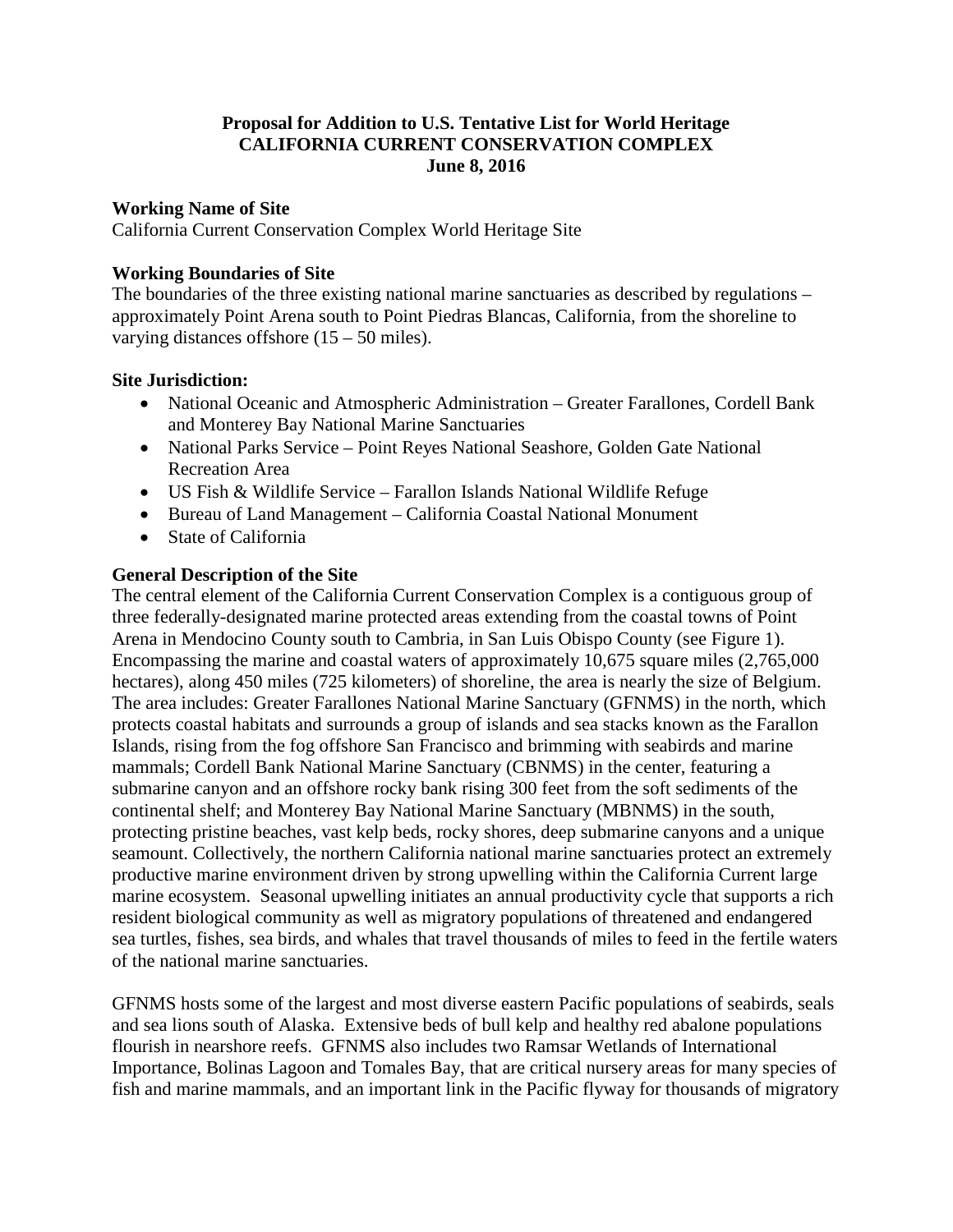water birds in winter. Golden Gate National Recreation Area, Point Reyes National Seashore, Farallon Islands National Wildlife Refuge and GFNMS make up a UNESCO Golden Gate Biosphere Reserve.

CBNMS is blanketed with a diverse assemblage of colorful invertebrates including stands of cold water coral that provide important nursery habitat for juveniles of 20 different rockfish species during their first year of life. Many of these rockfish populations are still recovering from years of intensive fishing pressure. More species of albatross (five) have been observed around Cordell Bank than anywhere else in the northern hemisphere. It is an aggregation mecca for salmon sharks which make regular migrations to CBNMS from Alaska and British Columbia in Canada, and a feeding destination for blue and humpback whales.

MBNMS, the heart of this "Serengeti of the Sea", protects a submarine canyon system equal in size and majesty to the Grand Canyon. The Monterey Canyon, in the center of Monterey Bay, is the largest submarine canyon along the coast of North America and plays a key role in the recruitment of diverse fish and invertebrates to coastal reefs. With 36 species of marine mammals, 94 species of seabirds, 350 species of fishes, 4 species of sea turtles, 31 phyla of invertebrates, and more than 450 species of algae, the sanctuary hosts one of the highest levels of marine biodiversity in the world and is an outstanding area for marine wildlife viewing and marine research. The sanctuary protects the largest kelp bed in the world stretching nearly 200 miles along the coast. Davidson Seamount, a vast, tall, dormant undersea volcano hosts large gorgonian corals and colonies of sponges and continues to surprise scientists with discoveries of new species. The seamount's crest has the highest recorded diversity of deepwater coral species in the world, including some that are hundreds of years old and can measure more than six feet in height.

Within this area, two U.S. national parks - Point Reyes National Seashore and Golden Gate National Recreational Area - have coastal waters, and rich natural resources, within their boundaries contiguous with GFNMS and MBNMS (only the coastal waters of these largely terrestrial parks are included in this nomination). Farallon Islands National Wildlife Refuge provides critical nesting habitat for hundreds of thousands of marine birds and breeding rookeries for five pinniped species on the Farallon Islands. Point Reyes National Seashore and Farallon Islands National Wildlife Refuge, included in this submission, were both listed on the 1982 U.S. World Heritage Tentative List. Most of the other islands and coastal rocks along this stretch of coast are protected by the California Coastal National Monument, ensuring this essential habitat for seabird and pinniped rookeries have comprehensive protection.

Additional marine resource conservation within the California Current Conservation Complex is provided through a network of special marine protected areas designated by the State of California. Of these, 20 marine reserves prohibit all marine harvesting while 24 marine conservation areas allow only limited harvest of certain marine organisms within their boundaries. These areas include Point Lobos State Reserve and Ano Nuevo State Park, both of which have been designated as National Natural Landscapes by the National Park Service for their outstanding wildlife and biodiversity values. Ano Nuevo, along with Point Piedras Blancas (also within this nominated area), are the only large, mainland breeding grounds for the northern elephant seal in the world.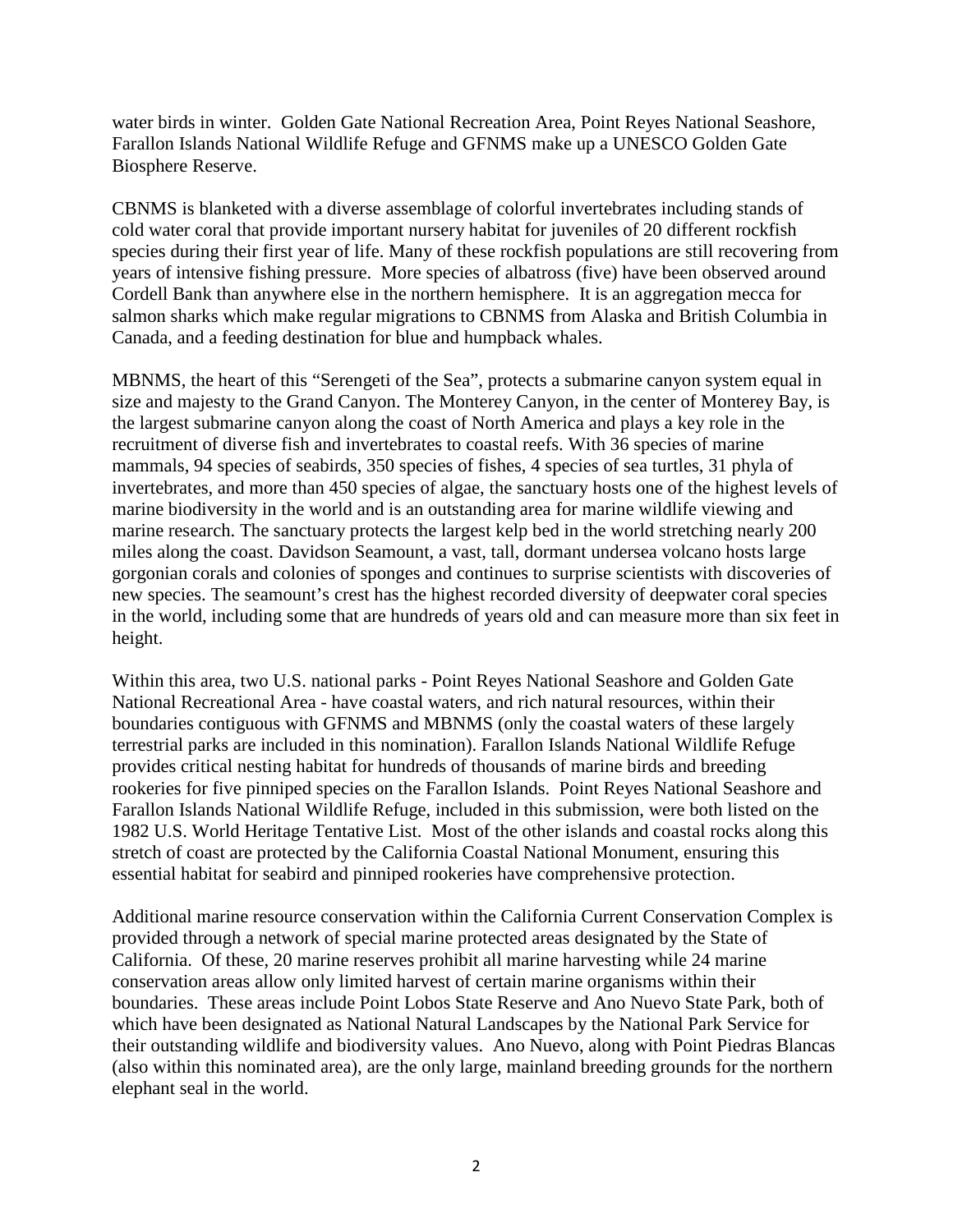The diversity and abundance of wildlife, in all seasons of the year, occurs close enough to shore to offer spectacular wildlife viewing opportunities to millions of residents and visitors alike. More specifically, the California Current Conservation Complex protects 36 species of marine mammals, many endangered or threatened — affording world-class wildlife watching. Many marine species come to this wildlife hot spot after travelling enormous distances. For instance, endangered leatherback sea turtles cross the Pacific Ocean to gorge on vast aggregations of jellies in all three national marine sanctuaries, before returning to beaches in Indonesia where females lay their eggs. Nesting albatross fly monthly from the Hawaiian Islands to this area of the California Current, a round trip of nearly 7,000 miles, to feed on squid and fish, before returning to regurgitate food for hungry chicks. GFNMS hosts one of the world's largest seasonal congregations of adult white sharks, most common around the Farallon Islands where they feed on elephant seals and sea lions; they later travel to an area in the Pacific Ocean known as the "White Shark Café" and also to the Hawaiian Islands before returning to California. In all of these cases and many more, the wildlife aggregates in this ecological hotspot because varied and diverse prey are supported by the productive ocean conditions.

The California Current Conservation Complex hosts historically productive fisheries, including salmon, market squid, groundfish (including rockfishes, flatfishes, and black cod), sardines, herring, urchin and dungeness crab. Vast fortunes have been made, and lives and vessels lost, in the fishing industry in this area. Human harvest can be traced back thousands of years when Native Americans and later Chinese immigrants collected invertebrates in shoreside tide pools and occasionally captured marine mammals. Skilled Chinese seamen launched the first commercial fishing industry in Monterey, taking first abalone and later other varieties of fish including cod, halibut, flounder, yellowtail, sardines, squid and shark, as well as oysters and mussels from the bay waters. Whales were hunted from small coastal villages until the 1970s, when the last whaling station in the United States, in San Francisco Bay, ceased operation. Sea otter pelts fueled an international fur trade in coastal California, nearly driving the species extinct. The gold rush in the 1840s put San Francisco on the map and also put nearby natural resources, in particular common murres and their eggs at the Farallon Islands, under tremendous pressure. The common thread for these human stories has been the harvest (and occasionally over-harvest) of abundant natural resources and their subsequent associated boom and bust economies.

Presently, more than eight million people live within 50 miles of the area's shorelines, and many rely on its resources for recreation or work. Managing an area with such a rich abundance and diversity of marine life near a densely populated urban area can be challenging. However, residents living near the California Current Conservation Complex have embraced the value of conserving this unique system. In addition to wildlife viewing, users of the national marine sanctuaries and national parks engage in recreational activities, including world-class scuba diving, world-renowned surfing including two of largest big wave surf breaks in the United States and the world (Mavericks and Ghost Trees), ocean kayaking, tidepooling, boating, and unparalleled marine research. Coastal industries such as agriculture, tourism and commercial fishing are important to the regional economy, with direct links to the national marine sanctuaries.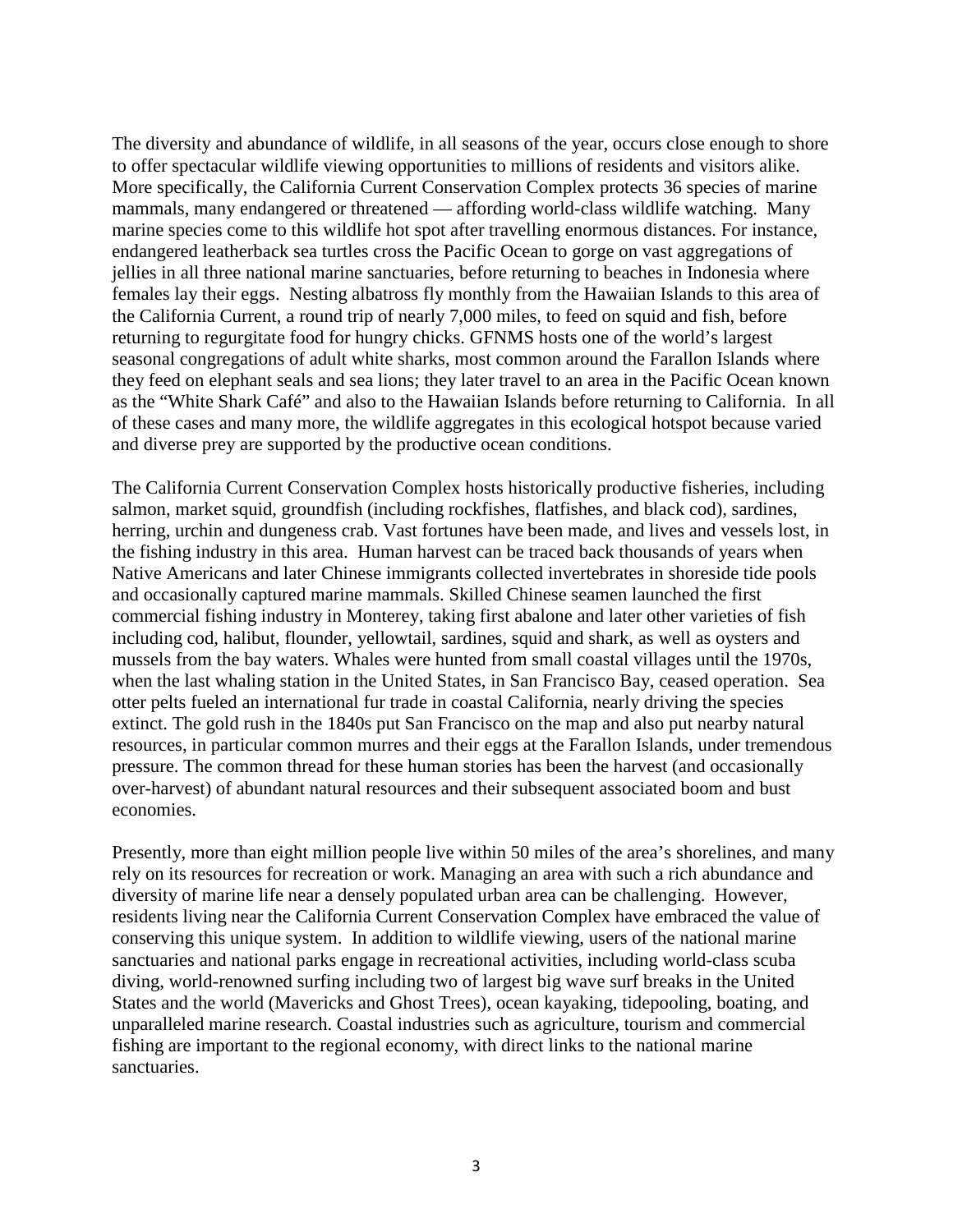Collectively, from the large areas protected as national marine sanctuaries, to companion coastal protections from other federal protected areas, to the special marine protected areas created through pioneering action by the State of California, the California Current Conservation Complex is a marine management success story. Collaborative, shared management between multiple federal and state agencies have created wide-scale ecosystem conservation that can in turn support considerable, sensibly-managed human uses of the region's natural resources.

#### **Outstanding Universal Values**

This nomination to the tentative list supports World Heritage by meeting four criteria:

### *(vii) contains superlative natural phenomena or areas of exceptional natural beauty and aesthetic importance;*

The coast and shoreline along the California Current Conservation Complex are of exceptional natural beauty and aesthetic importance as those were factors in recognition of their national significance for designation as national marine sanctuaries, a national park and a national seashore, and countless state parks and state beaches. Privately owned areas of international renown, such as Pebble Beach, overlook this special coastal system and are exceptional in their own right based on the conservation of aesthetic resources afforded by the various protected areas with the Complex. Adjacent to these national marine sanctuaries lie some of the most stunning and visually appealing shorelines in the world, almost entirely accessible by the iconic U.S. Highway 1, designated by the United States as an All American Road, the highest standard for a scenic highway. This includes the famous Big Sur coast in Monterey County, and the Sonoma/Mendocino coast north of San Francisco, where in both cases the scenic highway traverses coastal cliffs and hills where redwood forests climb down slopes to the Pacific Ocean. Throughout the nominated area are long, often remote sandy beaches and undeveloped coastal bluffs.

### *(viii) outstanding examples representing major stages of Earth's history, including the record of life, significant on-going geological process in the development of landforms, or significant geomorphic or physiographic features;*

The most significant geomorphic landform is the Monterey Canyon. This canyon, centered in Monterey Bay with its head coming nearly to shore in Moss Landing, contains geological process still being explored by scientists such as cold seeps – deep water areas fed by sulfur that seeps to the canyon walls through freshwater flows. Other lesser canyons intersect the continental shelf throughout the nominated area, creating dynamic oceanographic processes. Davidson Seamount and Cordell Bank, both described above, also represent significant geomorphological features that dramatically influence deep sea ecology in this region. The San Andreas Fault runs parallel to the coast and has contributed over millennia to California's myriad fault complexes that have shaped submerged and coastal land forms.

*(ix) outstanding examples representing significant on-going ecological and biological processes in the evolution and development of terrestrial, fresh water, coastal and marine ecosystems and communities of plants and animals;*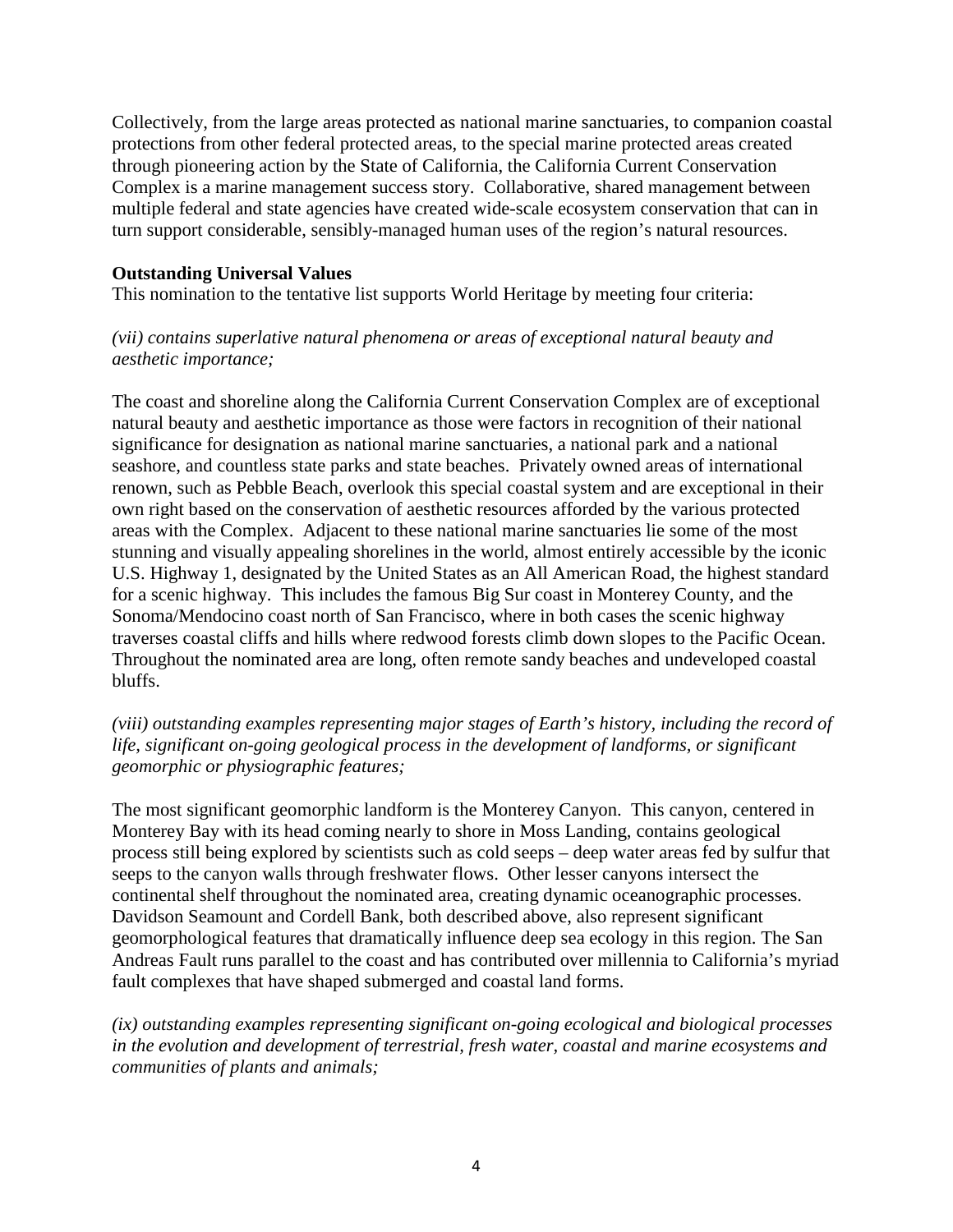The California Current is one of only four eastern boundary currents affiliated with the majority of coastal upwelling on Earth, the others being the Humboldt Current off South America, and the Canary Current and the Benguela Current off Africa. None of these rich and diverse ecosystems have World Heritage status. Eastern boundary currents like the California Current are extremely productive areas in our global ocean. Although eastern boundary currents make up less than one percent of the world ocean, these ecosystems support a rate of fish harvest nearly 100 times the global mean and account for >20% of the world's marine fish catch. These figures are indicative of extreme productivity and rich biodiversity supported by the elevated productivity created by coastal upwelling in eastern boundary currents. The area proposed with this nomination represents the most spectacular ecological diversity and found within the larger California Current large marine ecosystem. The United States' past actions to afford the marine waters of this area a high level of protection – as national marine sanctuaries, parks, wildlife refuge and monument – indicate this area contains nationally-significant resources.

#### *(x) contains the most important and significant natural habitats for in-situ conservation of biological diversity, including those containing threatened species of outstanding universal value from the point of view of science or conservation.*

One of the hallmark attributes of the protected areas within the California Current Conservation Complex are the diverse ecological communities and habitat areas, many in near-pristine condition. For instance, deep ocean area, canyons, and seamounts within Monterey Bay National Marine Sanctuary are some of the best studied in the world and yet missions to these remote areas routinely turn up species entirely new to science. The offshore oceanic waters and those closer to shore protect and provide critical foraging habitat for almost a dozen different cetacean species and four sea turtles. Subtidal reefs are essential to the survival and recovery of nearly a dozen endangered marine fish species or genetically distinct stocks. Examples of the importance this area to threatened yet ecologically important species include the important apex predator, the great white shark, for which a very large portion of its worldwide population depends on seal and sea lion prey common in this area. Nearly 90% of the entire worldwide population of the California sea otter exists in the southern half of the California Current Conservation Complex. Blue whales, endangered and also renowned as the largest animal to ever live, also regularly visit this special area to feed on high density krill aggregations common throughout all three national marine sanctuaries. Thriving species also depend on this area for their life history, from sea birds that fly thousands of miles for meals in these productive offshore and coastal waters, to elephant seals that breed and molt on beaches protected along this coastline, to beautiful jellies that drift in aggregations that can reach the hundreds of millions in some seasons.

#### **Potential Support/Opposition from Owners and Stakeholders**

The submerged lands and waters associated with the California Current are owned or controlled by the United States Government and the State of California. The federal managers (NOAA within the U.S. Department of Commerce, and BOEM, NPS and USFWS within the U.S. Department of the Interior) support this nomination and designation as a World Heritage Site. NOAA plans to brief the three Sanctuary Advisory Councils comprising this site as well as the Pacific Fishery Management Council regarding plans to nominate this site to the Tentative List.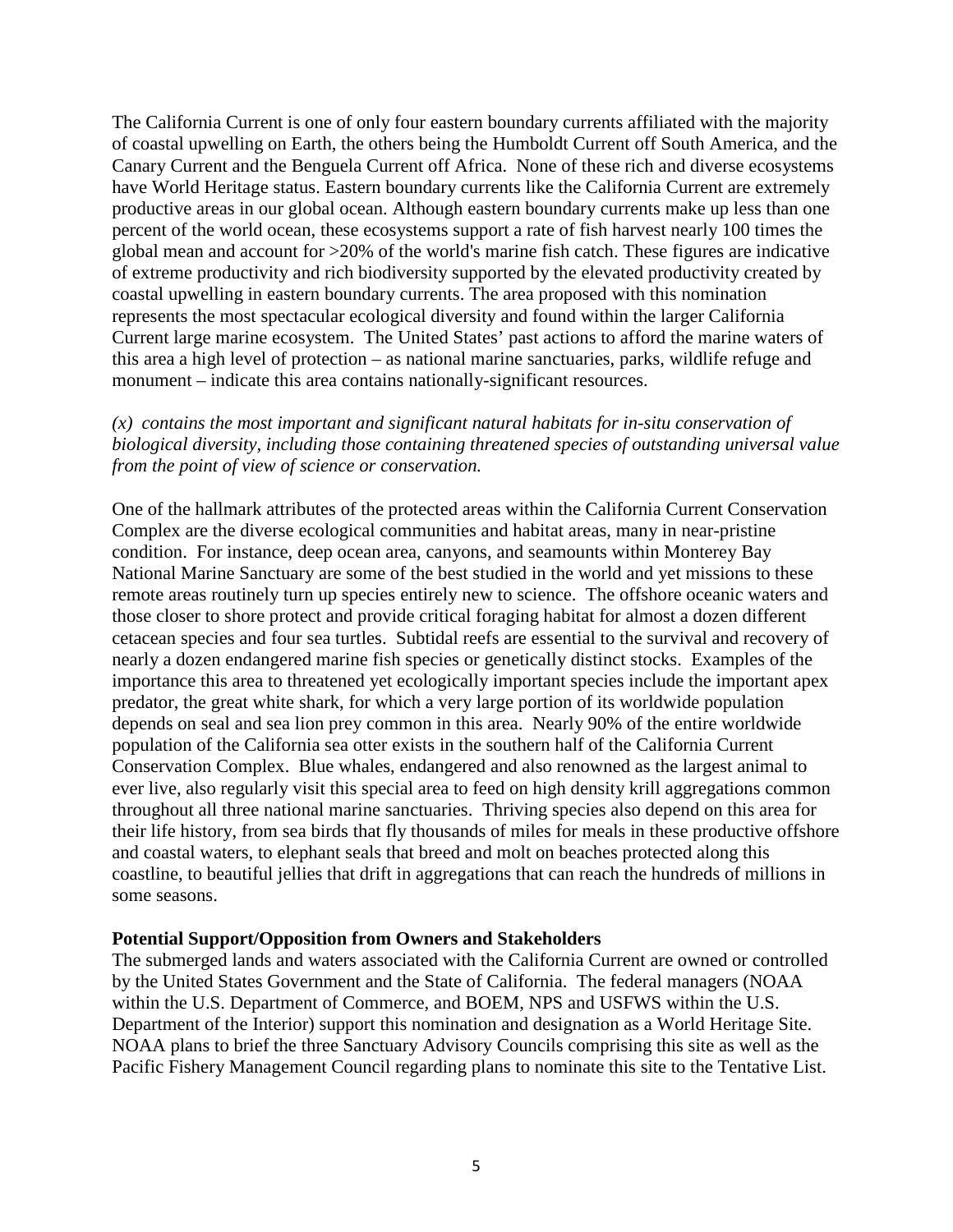Leadership from the State of California's Natural Resources Agency supports this nomination and is working on formal concurrence from the Governor's office.

#### **Global Comparative Analysis**

Of the 47 marine areas on the World Heritage list, only a small handful protect temperate waters, none of those including the diverse habitats – open ocean, abyssal plain, submarine canyons, seamounts, rocky reefs, offshore islands and rocks, kelp forests, intertidal rocky shores and wetlands – as is found in the California Current Conservation Complex. It is one of only four eastern boundary currents affiliated with the majority of coastal upwelling on Earth. The California Current Conservation Complex protects one of the most productive fisheries in the world due largely to the upwelling, which brings to the surface nutrient-rich water, that, through elaborate food webs, support large populations of fish as well as whales, seabirds and many species that are threatened or endangered. The only other large marine ecosystems already identified as World Heritage sites are the Great Barrier Reef, Phoenix Islands Protected Area, and Papahanaumokuakea Marine National Monument, all of which are distinguishable as warm tropical systems protecting largely coral reef ecosystems whereas the California Current is an ecosystem based largely on the upwelling of cold water.

Perhaps the most apt global, World Heritage comparison to the California Current Conservation Complex is a terrestrial site - the Serengeti (a large portion of which is included in two World Heritage Sites, Serengeti National Park and Ngorongoro Conservation Area), with its wellknown migrations of wildebeests, zebra and trailing predators. However, the migration of marine animals into and out of the California Current Conservation Complex dwarfs those found on the African savannah, both in terms of numbers and diversity of species making tremendous migrations. Furthermore, the species migrate from all directions to the California Current Conservation area, some travelling tremendous distances – south from as far as Alaska, the Bering Sea and Arctic waters, north from as far as Chile, Argentina and New Zealand, and east from across the Pacific Ocean. Nearly all of the animals migrating to the California Current Conservation Complex come for the reliable, predictable, plentiful food sources.

# **Ecological and Resource Integrity/Concerns**

The area of the California Current Conservation Complex is a contiguous conservation zone from Point Arena in the north, along the coast and far offshore, to roughly Point Piedras Blancas in the south. Wholly-intact ecological habitat and biological communities blend from north to south, from the coastline to offshore, and from the ocean's surface to the deep abyssal plain. Moreover, the interwoven management regimes of the three national marine sanctuaries, other federal protections and state conservation actions provide integrated marine management and conservation, while also allowing numerous human uses. This area demonstrates, on a global scale, how sound resource management and human use and enjoyment can transpire together.

The greatest threat to the natural resources in this area comes from the impacts of climate change, in particular ocean acidification. Warming waters will also have an impact, but species have shown greater adaptation to warmer oceans than the impacts scientists predict will arrive due to an acidifying ocean. Ship traffic poses a threat to whales, but is being addressed through traffic separation schemes approved by the International Maritime Organization.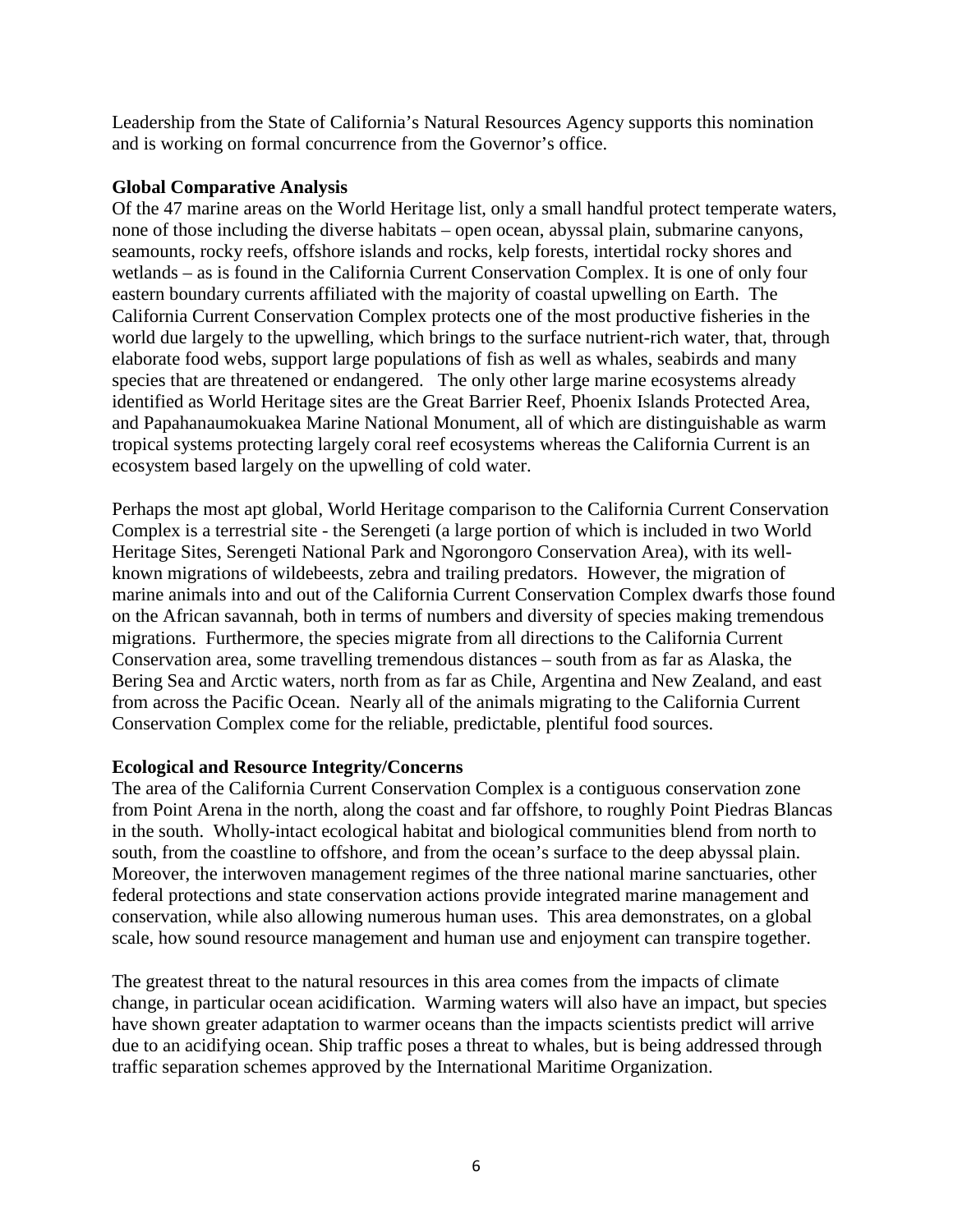#### **Other Considerations**

Few if any other marine areas in the United States, or in the world, can match the number and diversity of marine research institutions whose scientists work within and along the shores of the California Current Conservation Complex, especially in Monterey Bay. Scientists from the area employ cutting edge technologies to track marine species, measure ocean conditions and document numerous natural phenomena. The diversity of marine biological communities attracts scientists from around the world to collaborate on key issues facing the ocean. Some of the world's leading work to plan for, educate about, and mitigate marine and coastal impacts from climate change is taking place in and around GFNMS and the San Francisco Bay Area.

This area has a rich maritime history that is actively being explored and shared with the public, revealing fascinating stories of early settlements – Native American, European, Asian, and early American – lighthouses, and harbors. There are many hundreds of shipwrecks and aircraft that lie offshore, such as the Manila galleon *San Agustin* wrecked in 1595, which is believed by Spain and NPS to be the oldest documented shipwreck along the West Coast of the United States. All of these maritime heritage resources are protected by national marine sanctuary status. A dedicated maritime heritage program explores, characterizes, protects, and publicizes the rich history of these waters. Such a diverse cultural/maritime landscape exists in large part due to the highly productive coastal waters that have persisted for more than 10,000 years.